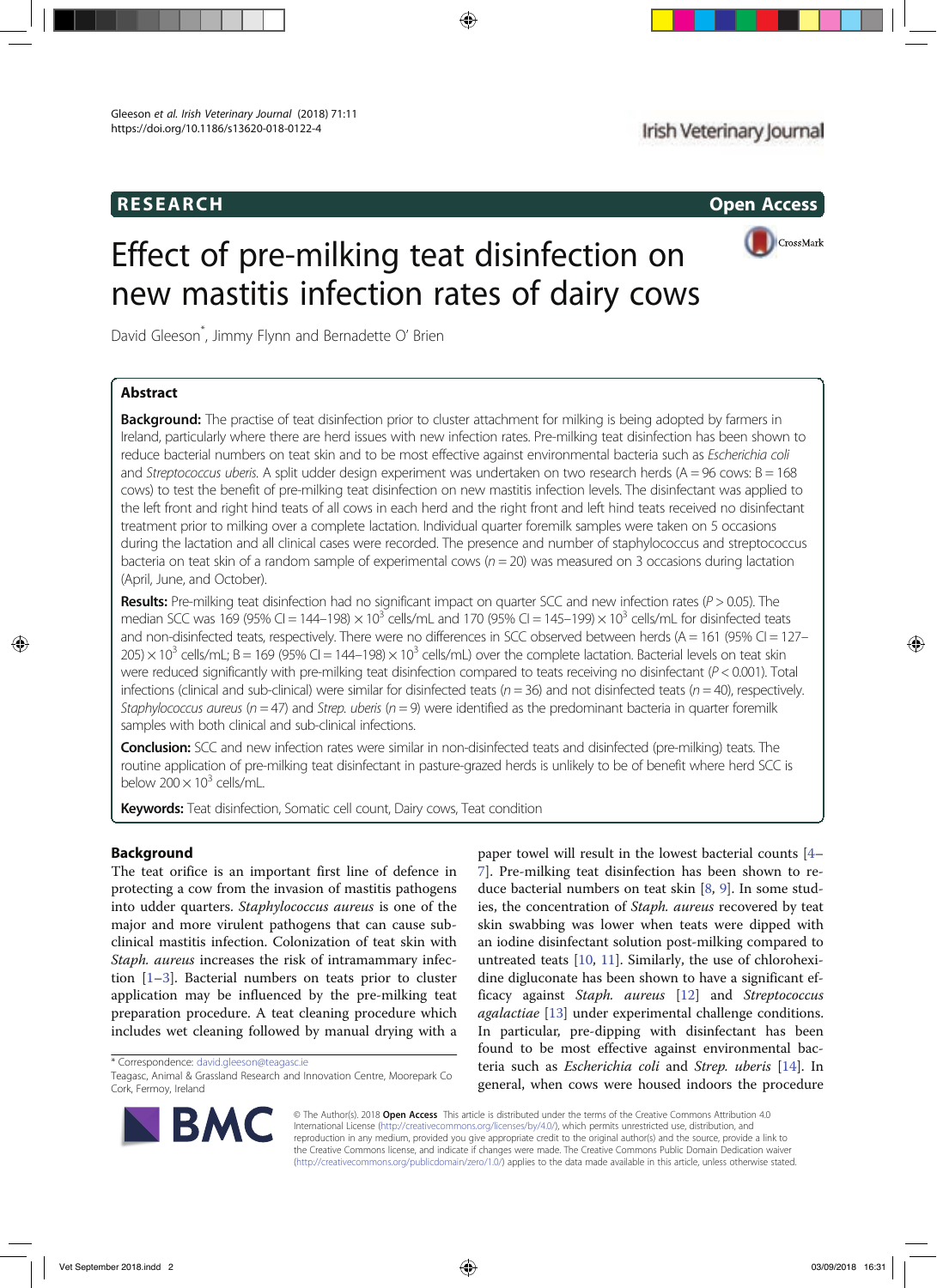was found to reduce the incidence of new intramammary infection (IMI) caused by environmental pathogens by greater than 50%. A controlled pre-milking teat disinfection study in pasture-grazed commercial dairy herds in Australia indicated no significant benefit of premilking disinfection when Strep. uberis was the most common pathogen isolated [15]. This organism is associated with the environment and is found in paddocks and roadways. The results of a controlled study in New Zealand where cows were fed outdoors on pasture, with a similar calving pattern to that in Ireland, indicated that pre-milking disinfection in addition to post-milking disinfection did not reduce incidence of new IMI for Staph. aureus or Strep. uberis [16]. In a study undertaken to profile the pathogens in clinical mastitis cases in Irish milk recording herds, staphylococcus was isolated as the predominant pathogen in 23% of samples [17]; thus, there may be reduced benefit in pre-milking teat disinfection to target contagious bacteria. The practise of pre-milking teat disinfection is being adopted by farmers in Ireland (14%) [18], particularly where there are individual farm issues with regard to raised milk SCC levels and new infection rates. While pre-milking disinfection may be considered to have a benefit in preventing the spread of infection in these situations, it may have little benefit when milk SCC is  $\langle 200 \times 10^3 \text{ cells/mL}$ . This is the level at which bonus payments are introduced at processor level in Ireland. The effectiveness of premilking teat disinfection may also be dependent on the level of organic material present on teats at milking time [19]. Correct pre-milking disinfection procedure involves cleaning teats, fore-stripping, applying disinfectant product, allowing recommended contact time (15 to 30 s), drying each teat separately, before attaching clusters to a dry udder. On Irish farms, however, pre-milking teat disinfectant is generally applied directly to teats without prior cleaning, which may impact on the antimicrobial effectiveness of the disinfectant. Thus, the objective of this study was to investigate if teat disinfectant applied pre-milking, to teats not previously cleaned, would have any additional benefit when the herd SCC was < 200 ×  $10^3$  cells/mL.

# Methods

A split udder design experiment was undertaken (with license under the Cruelty to Animals Act, 1876 (ref B100/445)) on two Teagasc research herds (Herd A, Solohead and Herd B, Kilworth) to test the benefit of pre-milking in addition to post-milking teat disinfection on new mastitis levels. Herd A had 105 spring calving cows of which 5 were excluded from the study due to mastitis infections before trial start date, 2 cows were unsuitable due to dry teats and 2 deaths occurred during the study period, resulting in 96 cows in experimental

herd A. Herd B had 253 spring calving cows of which 73 cows were assigned to a separate milking system (robotic milking), 6 cows were excluded from the study due to mastitis infections before trial start date and 2 were omitted due to excessive teat warts and 4 cow deaths occurred during the trial period, resulting in 168 cows in experimental herd B.

The mean herd parity was 3.6 and 1.6 for herds A and B, respectively. Two ready-to-use teat disinfectant products recommended for pre-milking application were applied manually using foaming cups, over a complete lactation. The two disinfectant treatment products applied to teats were Deosan teatfoam (Chlorhexidine, polyhexamethylene biguanide, Johnson Diversey) and Supercow teatfoam (Polymoric biguanide hydrochloride/ Eucalyptus oil, Milk solutions Ltd.,) on Farm A and Farm B, respectively. The efficacy of both disinfectant products was previously evaluated [20]. The left front (LF) and right hind (RH) teats of all cows in each herd received pre-milking teat disinfectant (PTD). The disinfectant was applied to teats when cows were stalled for milking, without any pre-cleaning of teats. Approximately 30 s after disinfection, teats were dry wiped using disposable paper towels, before cluster attachment. On both farms, the right front (RF) and left hind (LH) teats received no pre-milking teat disinfectant treatment (NPTD) but did receive a pre-milking cleaning treatment (teats washed and dried with paper) if teats had a high hygiene score (> 30% dirt) [21] which was approximately 2% of teats at each milking occasion. Teat disinfectant was applied post-milking to all four teats using the same products used for pre-milking teat disinfection on respective farms. A high standard of cow and environmental hygiene was maintained throughout the study. Collecting yards and parlour approach yards were cleaned daily and roadways were maintained in good condition. Cow tails were clipped post calving, during mid-lactation and in late lactation. Milk liners were changed every 2000 cow milkings. Both herds were managed outdoors and offered grass within two weeks of calving and remained outdoors until November when housed in cubicles and offered grass silage.

## Quarter milk sampling procedure

Individual quarter foremilk milk samples were taken in an aseptic manner on 5 occasions during a complete lactation: post-calving (7 to 14 days post calving, sample 1), May (average DIM =75, sample 2), July (average DIM =131, sample 3), August (average DIM =194, sample 4), October (average DIM =242, sample 5). Mean calving date for both herds was 20th of February. Samples were examined using the International Dairy Federation guidelines for microbiological analysis [22]. SCC was assessed using a Fossomatic FC (Foss Electric, Hillerød,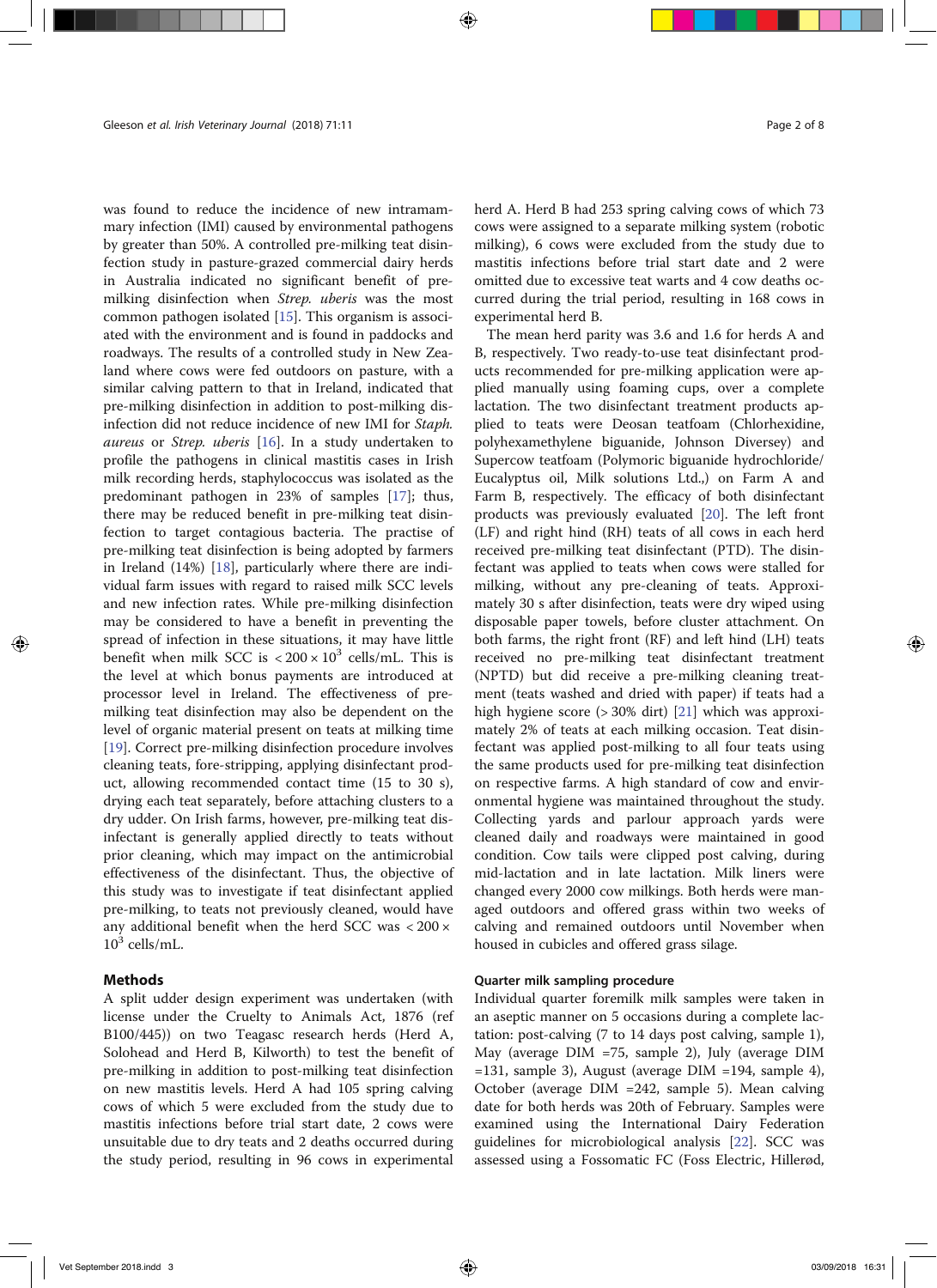Denmark). Quarter foremilk samples collected postcalving with a SCC >  $500 \times 10^3$  cells/mL, and/or quarters treated for clinical mastitis prior to allocation to treatment, were excluded from the data set. Quarters were considered clinically infected if the milk was visibly abnormal or if quarters had signs of inflammation. When an individual quarter SCC was  $> 500 \times 10^3$  cells/ mL and pathogens were isolated the quarter was considered to have a new sub-clinical infection. Subclinical infections which subsequently became clinical were excluded from the sub-clinical data set.

# Teat swabbing procedure

To establish the presence and number of staphylococcus and streptococcus bacteria on teat skin, a random sample of cows ( $n = 20$ ) were selected on 4 occasions during lactation (April, June, August, and October) on both farms. All teats from the selected cows were swabbed using two sterile swabs (Cultiplast, LP Italian SPA, Via Carlo Reale, 15/4, 20,157, Milano, Italy); one swab was used for the two teats receiving no disinfectant (RF & LH) and another swab was used for the two teats that received disinfectant (LF & RH). Teats were swabbed before the application of disinfectant (in the treated quarters) and before cluster attachment for milking. Swabs were drawn across the teat orifice and down the side of each teat avoiding contact with the udder hair. Immediately after swabbing was completed, the swabs were placed in individual sterile bottles containing 5 mL Trypticase Soy Broth. The broth was prepared in 500 mL amounts and autoclaved at 121 °C for 15 min, and then distributed into 5 mL aliquots in a Laminar Flow Cabinet. The sterile bottles containing the swabs were frozen (-20 °C) until analysed.

# Identification of bacteria

The swabs were subsequently plated on two separate selective agars: Baird-Parker (staphylococcus) and Edwards (streptococcus). Specific bacteria types within each category were not defined. Following incubation at 35–37 ° C for 48 h, colony counts (cfu/mL) on agar plates for each pathogen type were manually counted. Plates with numerous (NS) colony counts were assigned a count of at least 45 (cfu/mL) and plates with infinite (IF) colony counts were assigned a count of at least 100 (cfu/mL) to accommodate numeration and for statistical analysis.

# Teat hyperkeratosis

Teat orifices were classified for hyperkeratosis (HK) using a severity scale of 1 to 5 [23]. Score 1 was a normal teat-end orifice; Score 2 was a slight smooth or broken ring of keratin; Score 3 was a moderate raised smooth or broken ring of keratin; Score 4 was a large raised smooth or broken ring of keratin; Score 5 was a severe broken ring of keratin. All teat inspections were conducted by the same observer and were carried out on 3 occasions coinciding with quarter sampling dates in May, July and October. The operator, using a lamp to illuminate the teat-ends, classified all teats for HK immediately after cluster removal at the morning milking. A total HK score for each cow on each inspection was obtained by calculating the average score of the four teats. The average score for disinfected (LF, RH) and non-disinfected teats (RF, LH) was calculated by averaging the score for each set of teats.

# Statistical analysis

Statistical analysis of data was performed using SAS software (SAS 2009) [24]. The statistical analysis was performed using Proc Glimmix with cow as a random effect. Farm, treatment, teat position and sample day were the fixed effects, along with cow lactation number and calving date as covariates. These variables were analysed using the following model:

 $LogSCC = \mu$  (mean) + Farm + Sample No. + Treatment + Sample No.\* Treatment + Lactation No. + Calving date + e (residual error).

Where there were repeated measures over time this was modelled using covariance structures. Comparisons were made for SCC between farms, treatments, teat position, sampling day, cow lactation number and for interactions between sampling day and teat treatment. Interactions for covariates were tested and not included in the final model when not significant. Somatic cell counts were averaged across teats within treatment (LF & RH versus RF & LH) and for teat position (RF versus LF & RH versus LH) across treatments. Somatic cell counts were rescaled by dividing by a factor of 10 before log transformation for distributional reasons. Results are presented as back transformed median data.

Teat hyperkeratosis score was analysed for farm, sample time, treatment and for the interaction for time and treatment. These variables were analysed using the following model:

Teat score =  $\mu$  (intercept) + Farm + Time + Treatment + Time\* Treatment + e (residual error). The bacterial counts on teat skin were analysed directly but large numbers were not easily measured and were recorded as either category NS or IF. Plates with numerous (NS) colony counts were assigned a count of at least 45 (cfu/mL) and plates with infinite (IF) colony counts were assigned a count of at least 100 (cfu/mL). The lower limit on these counts was treated as a censoring level (e.g., the outcome was measured but known only to be at least 100) and censored regressions were fitted with Proc NLMIXED. Differences in bacterial numbers observed on cow's teats were analysed by categorising results and using Fisher's exact test. The interaction between treatment (pre-milking disinfection and no pre-milking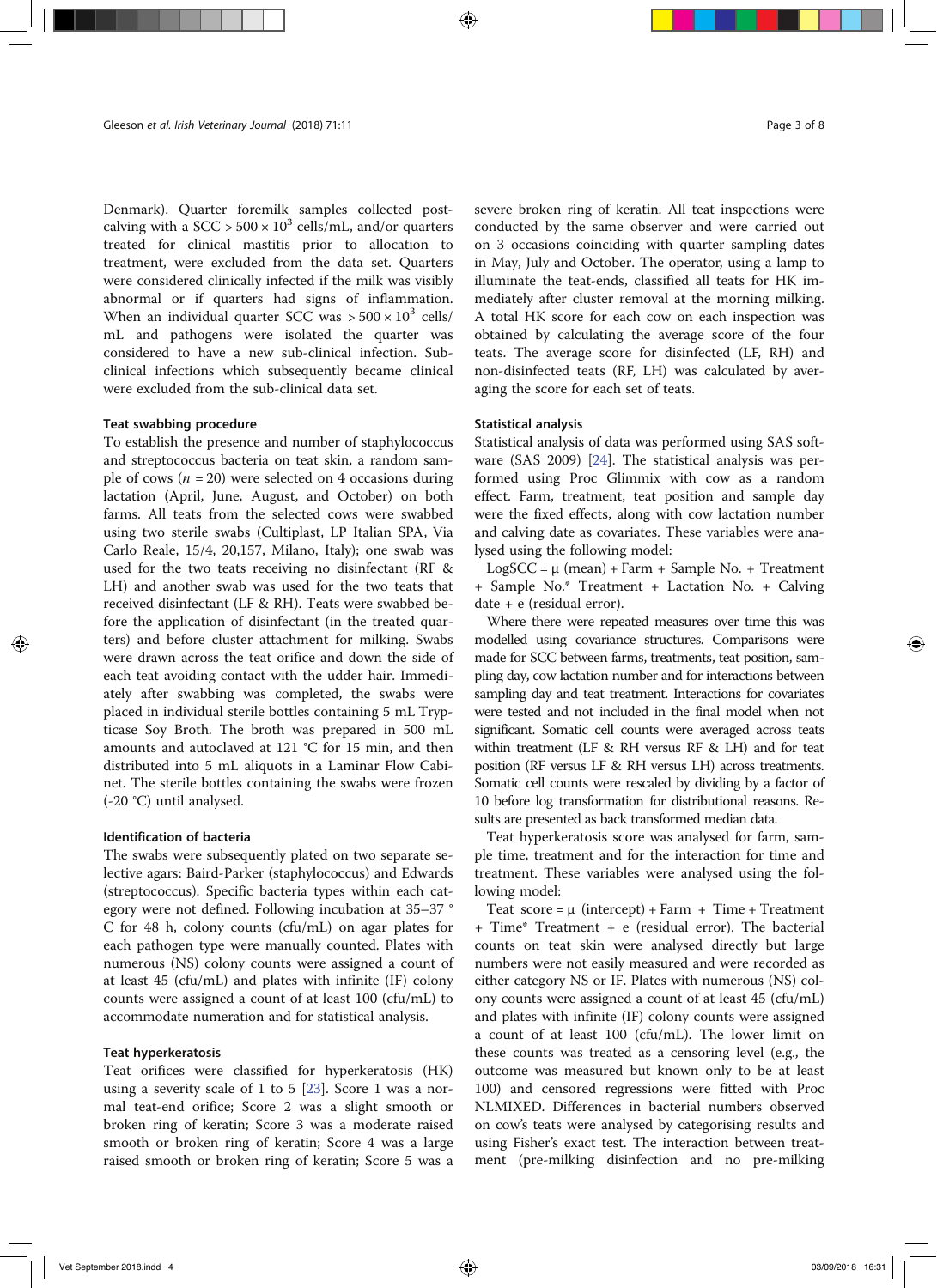disinfection) and sampling day (April, June, and October) were included in the analysis. The results are presented as the average microbial counts (cfu/mL) over 3 sampling dates, for bacteria type (staphylococcus and streptococcus), on farms (A & B) and for teat disinfection treatments.

Two by two tables including bacteria type and treatment and categories of somatic cell counts  $(< 100 \times 10^3, 101 200 \times 10^3$ ,  $201 - 300 \times 10^3$ ,  $301 - 400 \times 10^3$  and  $> 401 \times 10^3$ cells/mL) were tested using chi-square statistics.

# Results

There were no significant differences in the median SCC observed in quarter foremilk samples between herds  $(A =$ 161 (95% CI = 127-205)  $\times$  10<sup>3</sup> cells/mL: B = 169 (95% CI = 144–198)  $\times$  10<sup>3</sup> cells/mL) over the complete lactation (P > 0.05) (Table 1). The median SCC was 169 (95% CI = 144–  $198 \times 10^3$  cells/mL and 170 (95% CI =145–199)  $\times 10^3$ cells/mL for PTD teats  $(LF + RH)$  and NPTD teats  $(RF +$ LH), respectively, over the complete lactation. There was no interaction between pre-milking treatment and herd. There was a significant interaction between teat position and sampling day ( $P = < 0.01$ ). Milk samples from the combined front teats (174 (95% CI =  $145-208 \times 10^3$  cells/mL) had higher SCC than milk from the combined hind teats  $(156 \t (95\t \& C1 = 130-187) \times 10^3 \t cells/mL) \t (P < 0.05),$ regardless of treatment applied or farm location. Milk samples from individual front teats (RF v LF) were compared for SCC and likewise when individual hind teats (RH v LH) were compared, there were no significant differences in SCC observed  $(P > 0.05)$ . There was no interaction between teat disinfectant treatment and sampling day  $(P > 0.05)$  (Table 1). The combined median SCC from herds A and B for PTD and NPTD treatments at each sample test day are presented in Fig. 1. Somatic cell count differed between sampling days  $(P < 0.001)$  (Fig. 1), with sample day 5 significantly different from all other sample days  $(P < 0.05)$ . The highest SCC observed for sample 5 corresponded with the latter part of the milk production season. The proportion of quarter foremilk samples with an SCC (cells/mL) within categories  $< 100 \times$ 10<sup>3</sup>, 101-200 × 10<sup>3</sup>, 201-300 × 10<sup>3</sup>, 301-400 × 10<sup>3</sup> and >  $401 \times 10^3$  cells/mL, across 5 sampling dates are presented in Table 2. The proportion of quarters with  $SCC < 100 \times$  $10^3$  cells/mL for herd A (range = 0.77 to 0.90) and herd B (range = 0.81 to 0.92) and with an SCC >  $401 \times 10^3$  cells/ mL (A range =  $0.05$  to  $0.07$ : B range =  $0.02$  to  $0.07$ ), were similar for disinfectant treatments within herds and across herd for sampling dates 1, 2, 3 and 4. However, the proportion of quarters with an SCC  $> 401 \times 10^3$  cells/mL and less than  $\leq 200 \times 10^3$  increased and decreased proportionally by 0.12 and 0.21, respectively for herd A compared to herd B at the 5th sampling date (Table 2). The number of clinical cases observed throughout the lactation tended to be lower with PTD teats  $(n = 18)$  compared to NPTD teats  $(n = 26)$ (Table 3). However, the number of sub-clinical cases was higher for PTD quarters  $(n = 18)$  compared to NPTD quarters  $(n = 14)$ . Therefore, total infections (clinical and sub-clinical) were similar for disinfected teats  $(n = 36)$  and not disinfected teats  $(n = 40)$ , respectively. Clinical cases of mastitis on herd A tended to occur post calving  $(n = 12)$ , whereas the highest number of cases occurred during the July period  $(n = 12)$  for herd B. Sub-clinical cases were highest for both herds during the late lactation period (October).

Staph. aureus ( $n = 47$ ) and Strep. uberis ( $n = 9$ ) were identified as the predominant bacteria in quarter foremilk samples with both clinical and sub-clinical infections. A small number  $(n = 3)$  of Staph. aureus pathogens were identified as non-haemolytic.

|                | that received pre-minimity teat disimectant and iverib. One not receive disimectant, at nve sampling dates during lactation |                 |            |               |                |            |
|----------------|-----------------------------------------------------------------------------------------------------------------------------|-----------------|------------|---------------|----------------|------------|
| Herd           | A $(n = 97)$                                                                                                                | $B(n = 167)$    | $p$ -value |               |                |            |
|                | 161 (127-205)                                                                                                               | 169 (144-198)   | 0.54       |               |                |            |
| Treatment      | <b>PDT</b>                                                                                                                  | <b>NPDT</b>     |            |               |                |            |
|                | 169 (144-198)                                                                                                               | 170 (145-199)   | 0.93       |               |                |            |
| Herd           | A                                                                                                                           |                 |            |               | B              |            |
| Sample day     | <b>PTD</b>                                                                                                                  | <b>NPTD</b>     | $p$ -value | <b>PTD</b>    | <b>NPTD</b>    | $p$ -value |
| 1-post-calving | 98 (68-141)                                                                                                                 | 125 (87-180)    | 0.98       | 352 (272-456) | 409 (316-530)  | 0.99       |
| 2-May          | $34(23-50)$                                                                                                                 | $31(21-46)$     | 1.00       | 75 (58-97)    | $80(62 - 104)$ | 1.00       |
| $3$ -July      | 156 (109-223)                                                                                                               | 119 (83-171)    | 0.97       | 120 (93-156)  | 134 (104-174)  | 0.99       |
| 4-August       | 231 (160-333)                                                                                                               | 279 (194-402)   | 0.99       | 134 (103-173) | 115 (88-148)   | 0.99       |
| 5-October      | 1300 (905-1877)                                                                                                             | 1411 (981-2025) | 1.00       | 301 (230-392) | 246 (189-321)  | 0.96       |
|                | () parentheses represent a 95% confidence interval                                                                          |                 |            |               |                |            |

**Table 1** Median somatic cell count  $(x 10^3 \text{ cells/mL})$  for two herds  $(A, B)$  and for two pre-milking teat disinfection treatments (PTD: that received pre-milking teat disinfectant and NPTD: did not receive disinfectant) at five sampling dates during lactation

Total observations across sample dates = 5075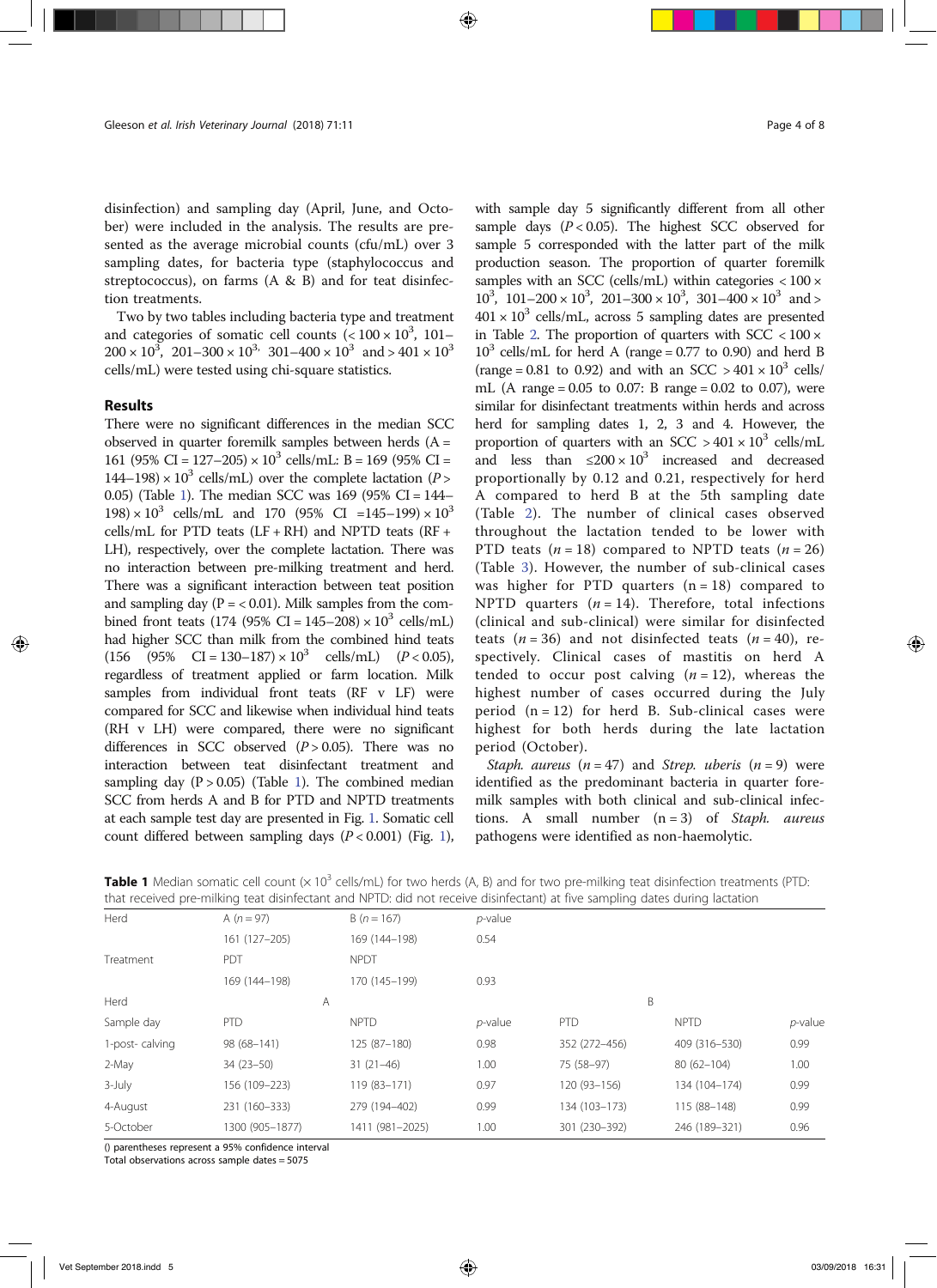

Staphylococcus and streptococcus bacterial counts on teat skin were significantly higher for herd A compared to herd B.  $(P < 0.001)$ (Table 4). Both staphylococcus and streptococcus bacterial counts were significantly lower on disinfected teats compared to non-disinfected teats prior to cluster application  $(P < 0.001)$  (Table 4). There was no treatment by day interaction for both bacteria types  $(P > 0.05)$ .

Teat hyperkeratosis score was significantly higher for herd A  $(2.03)$  compared to herd B  $(1.64)$   $(P < 0.001)$  and increased with stage of sampling  $(P < 0.001)$ , which coincided with lactation stage (Table 5). There were no differences observed in the hyperkeratosis score for teats disinfected compared to those not disinfected prior to milking  $(P > 0.05)$ . Furthermore, there was no sampling stage by treatment interaction  $(P > 0.05)$ .

# Discussion

This study was undertaken to measure the impact of teat disinfection prior to cluster attachment for milking, on quarter milk sample SCC, new infection rates, teat-end condition and bacterial counts on teat skin. Previous international studies used herd comparison with commercial herds [15, 16, 25] to measure the impact of premilking teat disinfection. In this study, a split udder design experiment was used on two research herds. Premilking teat disinfection had no impact on individual quarter SCC.

Table 2 Proportion of quarter foremilk samples from two herds (A, B) and for two pre-milking teat disinfection treatments (PTD: that received pre-milking teat disinfectant and NPTD: did not receive disinfectant) with a somatic cell count (SCC), <  $100 \times 10^3$ , ,  $101 - 200 \times 10^3$ ,  $201 - 300 \times 10^3$ ,  $301 - 400 \times 10^3$ , and  $> 401 \times 10^3$ cells/mL, across 5 sample dates

|            |                            | PTD       |           | <b>NPTD</b> |           |
|------------|----------------------------|-----------|-----------|-------------|-----------|
| Sample day | $SCC \times 10^3$ cells/mL | A         | B         | A           | B         |
| 1          |                            | $n = 185$ | $n = 325$ | $n = 179$   | $n = 328$ |
|            | $0 - 100$                  | 0.89      | 0.83      | 0.87        | 0.81      |
|            | $101 - 200$                | 0.03      | 0.06      | 0.07        | 0.07      |
|            | $201 - 300$                | 0.02      | 0.02      | 0.01        | 0.02      |
|            | 301-400                    | 0.01      | 0.02      | 0.01        | 0.03      |
|            | $401 +$                    | 0.05      | 0.07      | 0.04        | 0.06      |
| 2          |                            | $n = 160$ | $n = 330$ | $n = 157$   | $n = 329$ |
|            | $0 - 100$                  | 0.90      | 0.90      | 0.91        | 0.90      |
|            | $101 - 200$                | 0.04      | 0.04      | 0.03        | 0.05      |
|            | $201 - 300$                | 0.01      | 0.03      | 0.01        | 0.01      |
|            | 301-400                    | 0.01      | 0.01      | 0.01        | 0.00      |
|            | $401 +$                    | 0.04      | 0.02      | 0.04        | 0.03      |
| 3          |                            | $n = 192$ | $n = 334$ | $n = 193$   | $n = 334$ |
|            | $0 - 100$                  | 0.85      | 0.92      | 0.88        | 0.91      |
|            | $101 - 200$                | 0.03      | 0.02      | 0.03        | 0.03      |
|            | $201 - 300$                | 0.02      | 0.01      | 0.03        | 0.01      |
|            | 301-400                    | 0.02      | 0.01      | 0.01        | 0.01      |
|            | $401 +$                    | 0.07      | 0.04      | 0.06        | 0.04      |
| 4          |                            | $n = 187$ | $n = 331$ | $n = 186$   | $n = 327$ |
|            | $0 - 100$                  | 0.81      | 0.89      | 0.77        | 0.90      |
|            | $101 - 200$                | 0.08      | 0.05      | 0.08        | 0.05      |
|            | $201 - 300$                | 0.03      | 0.01      | 0.08        | 0.02      |
|            | $301 - 400$                | 0.01      | 0.00      | 0.01        | 0.01      |
|            | $401 +$                    | 0.07      | 0.05      | 0.06        | 0.03      |
| 5          |                            | $n = 193$ | $n = 308$ | $n = 190$   | $n = 307$ |
|            | $0 - 100$                  | 0.46      | 0.79      | 0.48        | 0.84      |
|            | $101 - 200$                | 0.21      | 0.10      | 0.24        | 0.07      |
|            | 201-300                    | 0.09      | 0.02      | 0.05        | 0.02      |
|            | 301-400                    | 0.07      | 0.02      | 0.04        | 0.02      |
|            | $401 +$                    | 0.17      | 0.07      | 0.19        | 0.05      |

Differences in quarter foremilk sample numbers within herds and between sample days are due to non-collected or unread quarter foremilk samples

A review on mastitis control measures suggested SCC was more related to milking procedures such as wearing gloves during milking, using postmilking teat dipping, and yearly inspection of milking equipment rather than pre-dipping which did not have a statistically significant impact on bulk milk tank SCC [8]. The proportion of quarters with an SCC above the European Council Directive 92/46/EEC limit of  $400 \times 10^3$  cells/mL for bulk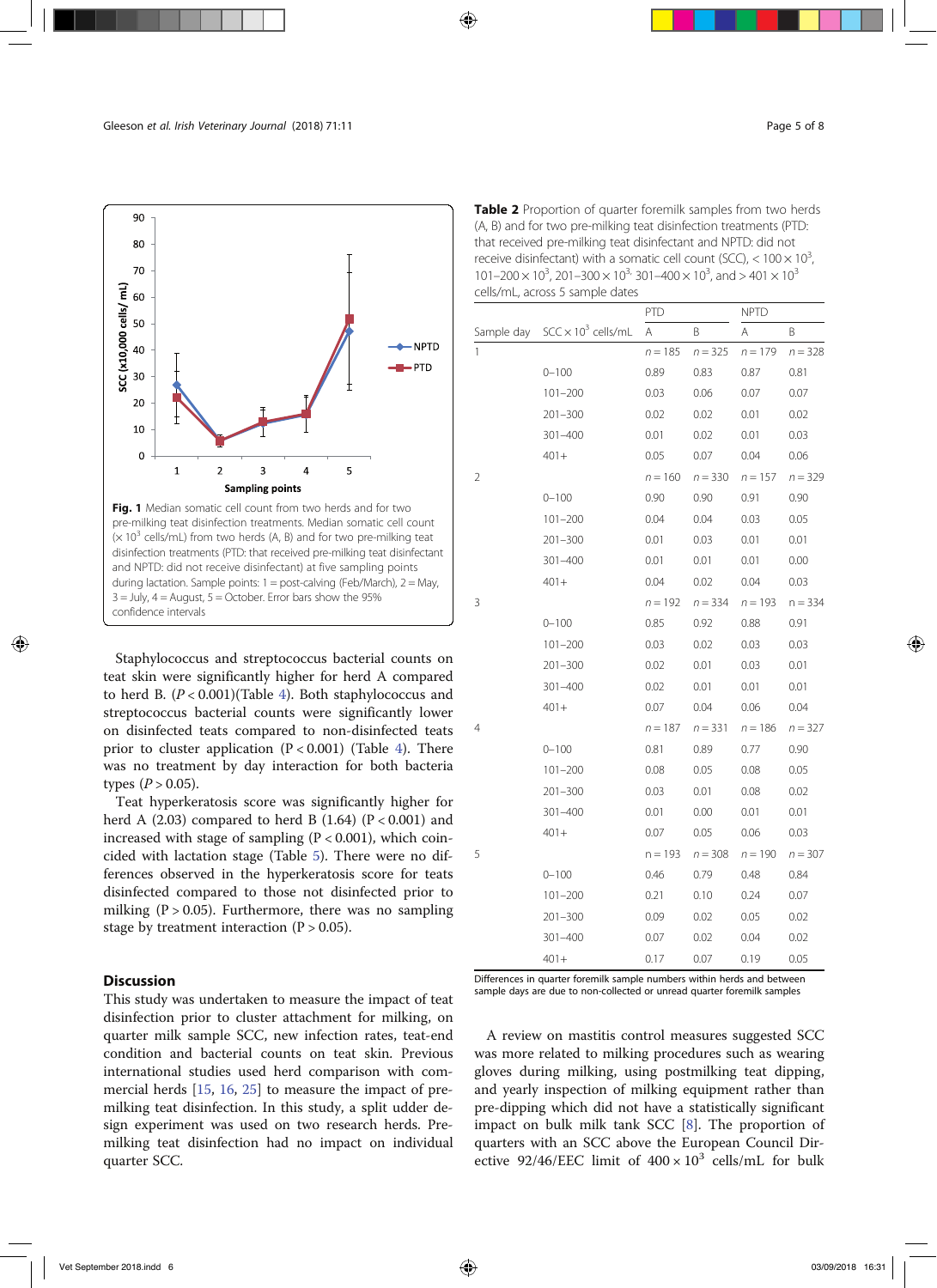Table 3 New mastitis infection rates from two herds (A, B) and for two pre-milking teat disinfection treatments (PTD: that received pre-milking teat disinfectant and NPTD: did not receive disinfectant) and bacterial species identified from those infections

| Herd                       |            | Α           |                | B           |  |
|----------------------------|------------|-------------|----------------|-------------|--|
|                            | PTD        | <b>NPTD</b> | <b>PTD</b>     | <b>NPTD</b> |  |
| Clinical                   | 10         | 12          | 8              | 14          |  |
| +Sub-clinical              | 9          | 6           | 9              | 8           |  |
| Total infections           | 19         | 18          | 17             | 22          |  |
|                            | Clinical   |             | Subclinical    |             |  |
| <b>Bacteria</b>            | <b>PTD</b> | <b>NPTD</b> | <b>PTD</b>     | <b>NPTD</b> |  |
| Not detected               | 9          | 10          | $\Omega$       | 0           |  |
| Staphylococcus aureus      | 6          | 15          | 16             | 10          |  |
| Streptococcus uberis       | 3          |             | $\mathfrak{D}$ | 3           |  |
| Streptococcus dysgalactiae | O          | Ω           | Λ              |             |  |

† Quarter milk samples with an SCC ≥500  $\times$  10<sup>3</sup> cells/mL with a pathogen present

tank milk or the proportion of quarters with an SCC <  $200 \times 10^3$  cells/mL did not differ between pre-milking teat treatment. The increase in the proportion of quarters >  $400 \times 10^3$  cells/mL with herd A compared to herd B towards the end of lactation may be more related to farm management practises on individual farms when cows were indoors [26]. The increase in quarter SCC observed with lactation stage (Fig. 1) was expected as cow milk yields decrease and infection levels increase [27]. Overall geometric herd bulk milk SCC supplied by the milk processor for early lactation (March), for herds A and B were  $126 \times 10^3$  cells/mL and  $141 \times 10^3$  cells/ mL, respectively, indicating a low initial infection level for both herds at the beginning of the lactation. The low initial herd SCC and the small difference in new intramammary infections observed may account for no significant differences in SCC levels observed over the lactation for milk from disinfected teats compared to milk from teats that did not receive pre-milking teat disinfectant.

Table 4 Total Staphylococcus and Streptococcus bacterial counts (cfu/mL) on teat skin from two herds (A, B) and for two pre-milking teat disinfection treatments (PTD: that received pre-milking teat disinfectant and NPTD: did not receive disinfectant) across four sampling points during lactation

|                              |             | Herd A Herd B s.e. |      | Significance p-value |
|------------------------------|-------------|--------------------|------|----------------------|
| Staphylococcus (cfu/mL) 52.4 |             | 14.5               | 3.76 | < 0.001              |
| Streptococcus (cfu/mL)       | 27.2        | 13.5               | 3.48 | < 0.001              |
|                              | <b>NPTD</b> | PTD.               |      |                      |
| Staphylococcus (cfu/mL) 50.1 |             | 16.8               | 3.76 | < 0.001              |
| Streptococcus (cfu/mL)       | 30.1        | 10.6               | 3.47 | < 0.001              |

cfu/mL = Colony forming units per millilitre

Total number of observations  $= 612$ 

Table 5 Mean teat hyperkeratosis score (HK) for each herd (A, B), and for two pre-milking teat disinfection treatments (PTD: that received pre-milking teat disinfectant and NPTD: did not receive disinfectant) and at three sampling points during lactation

|                 | <b>HK</b> | s.e. | Significance p-value |
|-----------------|-----------|------|----------------------|
| Herd A          | 2.04      |      |                      |
| Herd B          | 1.64      | 0.04 | < 0.001              |
| <b>PTD</b>      | 1.83      |      |                      |
| <b>NPTD</b>     | 1.84      | 0.05 | 0.82                 |
| Day 1 (April)   | 1.73      |      |                      |
| Day 2 (July)    | 1.81      |      |                      |
| Day 3 (October) | 1.98      | 0.03 | < 0.001              |

Not significant for treatment \* time

No of observations = 1602

The lack of evidence of benefit in pre-milking teat disinfection as measured by the number of clinical cases is in agreement with a number of studies where herds were managed under similar conditions. The authors of an Australian study concluded that pre-milking disinfection is unlikely to reduce clinical mastitis incidence or new infection rates when compared to no teat preparation in commercial herds. The authors also concluded that there may be benefits of pre-milking teat disinfection, if teats were heavily soiled when presented for milking [15]. Similarly, in a New Zealand study where herds were randomly allocated to pre-milking disinfectant treatments post calving, no reduction in the incidence of new IMI for any pathogens including Staph. aureus and Strep. uberis were observed [16]. The majority of clinical and sub-clinical infections in this present study were associated with Staph. aureus followed by Strep. uberis. While there may be benefits in terms of milk let down with pre-milking disinfection, the cost benefit of using a disinfectant was considered not justified when compared to good teat preparation (wash and dry with paper) [28]. Increased levels of supervision for the research herds and a high standard of parlour, environment and cow hygiene, in addition to both herds having a low average parity (2.3 lactations), may have contributed to the low infection levels for the non-disinfected teats. Lower SCC would be expected from herds with lower parity [29] and herds with better hygiene [26]. Using a split udder design experiment may also have impacted on the trial results as 9 cows (6 herd A, 3 herd B) had clinical infections in both disinfected and in non-disinfected quarters. This may be due to cross infection at milking time. This trend was not observed for sub-clinical infections.

Both staphylococcus and streptococcus bacterial counts were lower on teat skin when teats were disinfected and dried with paper compared to teats with no preparation, prior to cluster attachment. These results agree with previous studies which showed that teat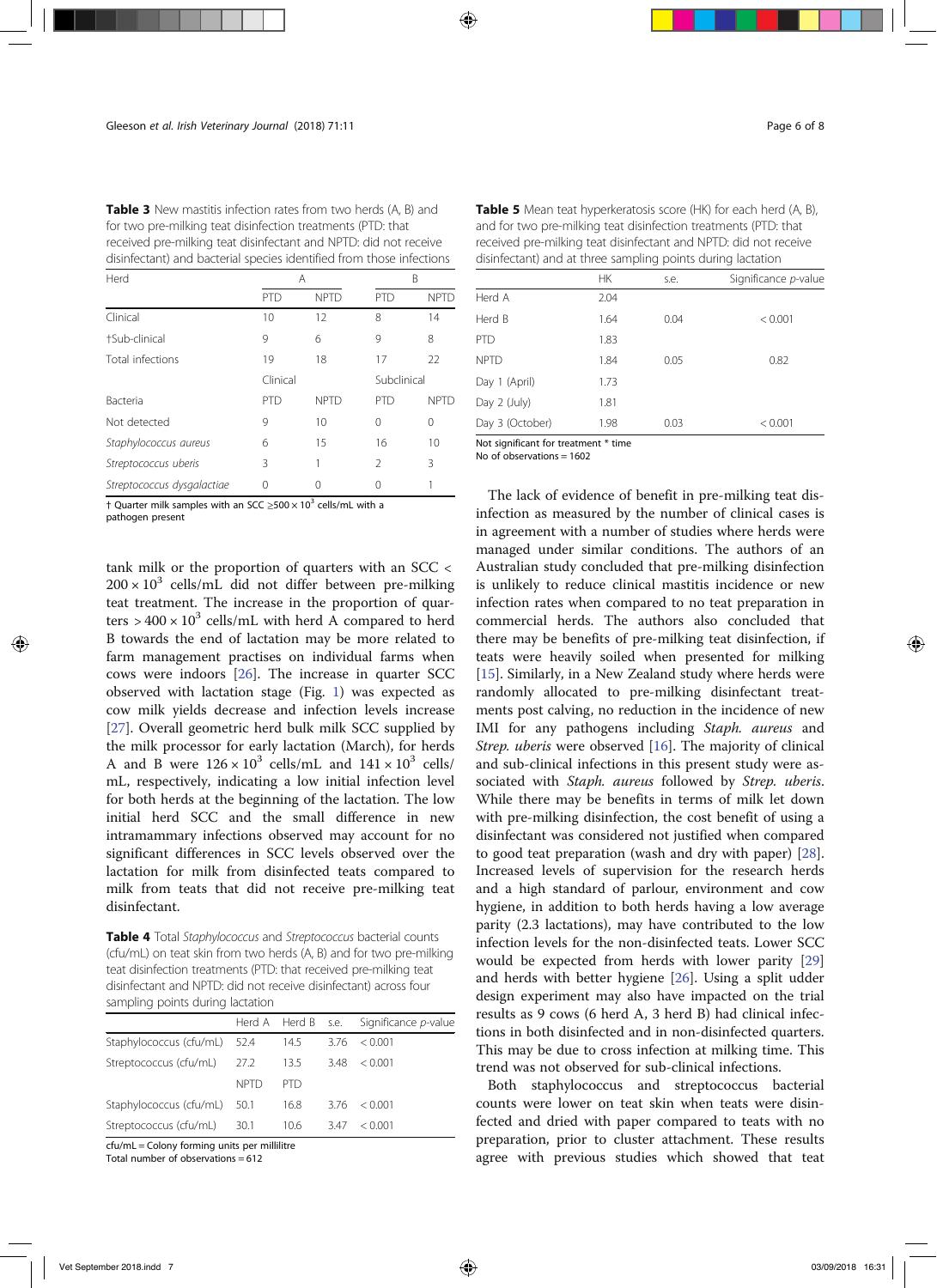disinfection reduced bacterial levels on teat skin [9, 30]. However, the reduction in bacterial counts on teat skin did not result in lower mastitis infection levels, even though Staph. aureus was the predominant pathogen identified in cultured sub-clinical milk samples. Higher bacterial counts were observed on teats from herd A compared to herd B. The teat disinfectant products used both for pre and post milking on the different farms may partially account for differences in bacterial counts observed on teat skin. However, differences in environmental conditions and milking management are more likely to have accounted for these differences as bacterial levels on teat skin were lower on herd B regardless of the pre-milking teat disinfection treatments applied.

Teat hyperkeratosis score did not differ for teats disinfected as compared to those not disinfected pre-milking. Hyperkeratosis would be expected to increase with lactation stage with the lowest levels observed at calving and increasing up to 120 days post calving and remaining static thereafter [31]. The higher teat score observed with herd A may be related to differences in teat disinfectant emollient properties, milk machine settings, environment or that the herd had a higher average lactation number (3.6) compared to herd B (1.6), as teat score tends to increase with lactation number [23].

# Conclusion

From a mastitis infection point of view there was no benefit observed in applying teat disinfectant prior to cluster attachment. The low initial herd SCC combined with a low herd parity, a high standard of parlour and environment hygiene, post-milking teat disinfection, regular liner changes, and regular cow tail clipping may all have contributed to maintaining low infection levels in the non-disinfected teats. Furthermore, the application of disinfectant to un-cleaned teats may have impacted on the effectiveness of the disinfectant products. In situations where herd infection levels are considered high and where the risk of spread of infection is greater, then there may be benefit in pre-milking teat disinfection of clean teats, followed by teat drying. However, the routine application of pre-milking teat disinfectant in pasture-grazed herds is unlikely to be of benefit where herd SCC is below  $200 \times 10^3$  cells/mL.

#### Acknowledgements

The authors wish to acknowledge Dr. Jim Grant for statistical analysis, Aidan Brennan and Daniel Barrett for technical supervision at Kilworth and Solohead research farms, respectively.

#### Funding

No external funding was received for this study.

#### Availability of data and materials

The datasets used and/or analyzed during the current study are available from the corresponding author on reasonable request.

#### Authors' contributions

DG designed, supervised the study and wrote the manuscript. JF undertook all of the sample analysis and contributed to the writing of the manuscript. BOB contributed to the design and writing of this manuscript. All authors read and approved the final manuscript.

#### Ethics approval

This study was undertaken with license under the Cruelty to Animals Act, 1876 (ref B100/445).

#### Competing interests

The authors of this study have no competing interests.

## Publisher's Note

Springer Nature remains neutral with regard to jurisdictional claims in published maps and institutional affiliations.

## Received: 10 November 2017 Accepted: 11 April 2018 Published online: 18 April 2018

#### **References**

- 1. Matthews KR, Harmon RJ, Langlois BE. Prevalence of Staphylococcus species during the periparturient period in primiparous and multiparous cows. J Dairy Sci. 1992;75:1835–9.
- 2. Roberson JR, Fox LK, Hancock DD, Gay JM, Besser TE. Ecology of Staphylococcus aureus isolated from various sites on dairy farms. J Dairy Sci. 1994;77:3354–64.
- 3. Myllys V, Rautala H. Characterisation of clinical mastitis in primiparous heifers. J Dairy Sci. 1995;78:538–45.
- 4. Galton DM, Adkinson RW, Thomas CV, Smith TW. Effects of pre-milking udder preparation on environmental bacterial contamination of milk. J Dairy Sci. 1982;65:1540–3.
- 5. Galton DM, Petersson LG, Merrill WG. Effects of pre-milking udder preparation practices on bacterial counts in milk and on teats. J Dairy Sci. 1986;69:260–6.
- 6. McKinnon CH, Rowlands GJ, Bramley AJ. The effect of udder preparation before milking and contamination from the milking plant on bacterial numbers in bulk milk of eight dairy herds. J Dairy Res. 1990;57:307–18.
- 7. Gibson H, Sinclair LA, Brizuela CM, Worton HL, Protheroe RG. Effectiveness of selected pre-milking teat-cleaning regimes in reducing teat microbial load on commercial dairy farms. Letters in App Micro. 2008;46:295–300.
- 8. Dufour S, Fréchette A, Barkema HW, Mussell A, Scholl DT. Invited review: effect of udder health management practices on herd somatic cell count. J Dairy Sci. 2011;94:563–79.
- 9. Gleeson D, O'Brien B, Flynn J, O'Callaghan E, Galli F. Effect of pre-milking teat preparation procedures on the microbial count on teats prior to cluster application. Irish Vet J. 2009;62:461–7.
- 10. Fox LK. Colonization by Staphylococcus aureus on chapped teat skin: effect of iodine and chlorhexidine postmilking disinfectants. J Dairy Sci. 1992;75: 66–71.
- 11. Fox LK, Norell RJ. Staphylococcus aureus colonization of teat skin as affected by postmilking teat treatment when exposed to cold and windy conditions. J Dairy Sci. 1994;77:2281–8.
- 12. Hicks WG, Kennedy TJ, Keister DM, Miller ML. Evaluations of a teat dip of chlorhexidine digluconate (.5%) with glycerin (6%). J Dairy Sci. 1981;64: 2266–9.
- 13. Pankey JW, Wildman EE, Drechsler PA, Hogan JS. Field Trial Evaluation of Pre-milking Teat Disinfection, vol. 70; 1987. p. 867–72.
- 14. Edmondson P. Teat dipping trouble [online]. 2002. Available: http://www. milkproduction.com/Library/Scientific-articles/Animal-health/Teat-Dipping-Trouble/. Assessed 20 Feb 2017.
- 15. Morton JM, Penry JF, Malmo J, Mein GA. Premilking teat disinfection: is it worthwhile in pasture-grazed dairy herds? J Dairy Sci. 2014;97:7525–37.
- 16. Williamson JH, Lacy-Hulbert SJ. Effect of disinfecting teats post-milking or pre- and post-milking on intramammary infection and somatic cell count. N Z Vet J. 2013;61:262–8.
- 17. Keane OM, Budd KE, Flynn J, McCoy F. Pathogen profile of clinical mastitis in Irish milk-recording herds reveals a complex aetiology. Vet Rec. 2013; 173(1):17. https://doi.org/10.1136/vr.101308.